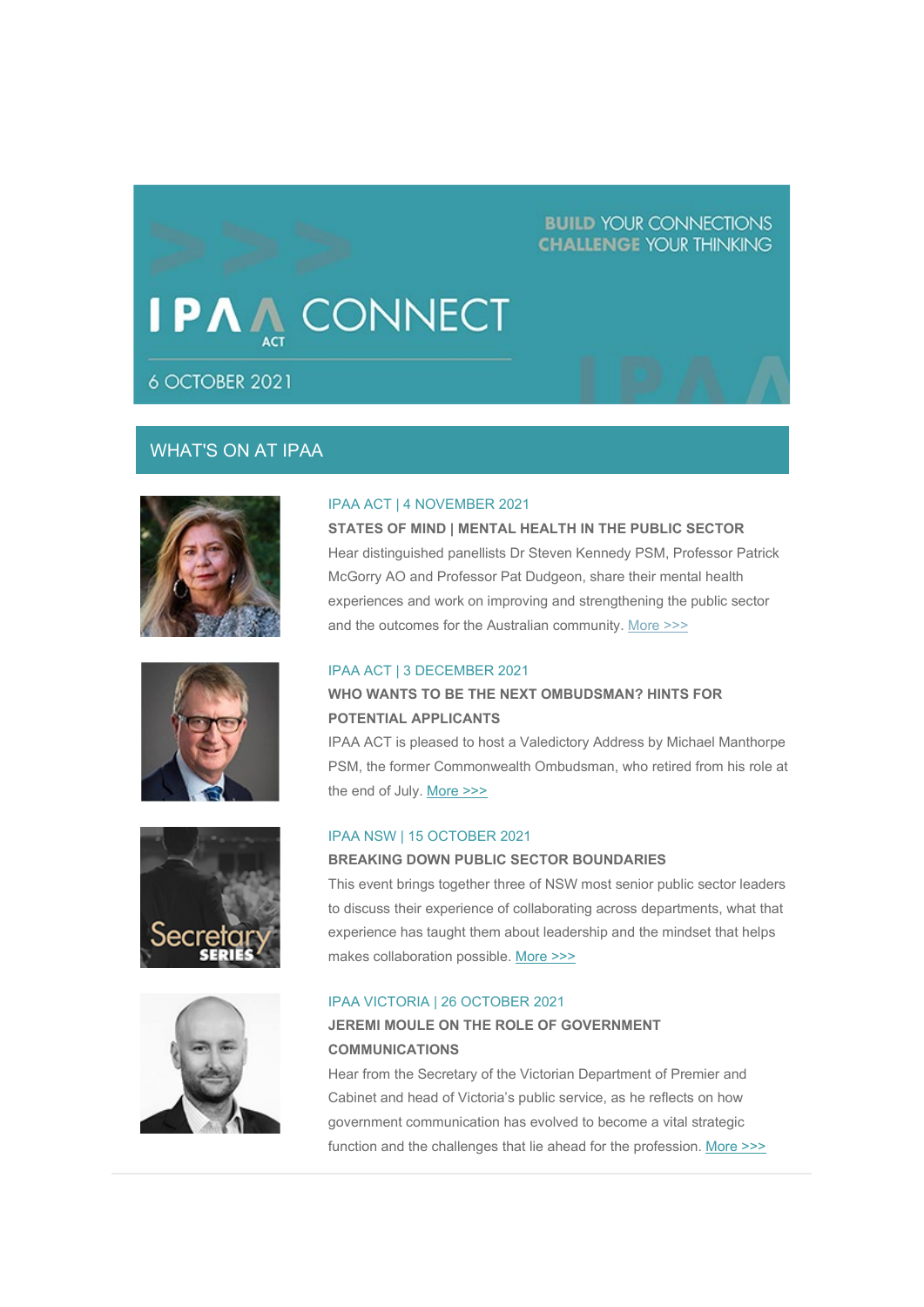# **PODCASTS**

# **WORK WITH PURPOSE**

### LATEST EPISODE

#### **STEPPING TOWARDS A MORE INLCUSIVE APS**

Only 4% of the APS workforce identifies with having a disability, according to the Australian Public Service Commission (APSC). Why is this, and what can be done to improve this statistic and make the APS a more enabling and inclusive workplace for those with a disability? In our latest episode we're joined by **Catherine Seaberg**, Assistant Commissioner, Inclusion at the Australian Public Service Commission, and **Cain Beckett**, Assistant Secretary, Policy Projects and Taskforces at the Department of the Prime Minister and Cabinet, as they explore how to improve employment outcomes for those with a disability in the APS. [Listen to the podcast or read](https://aus01.safelinks.protection.outlook.com/?url=https%3A%2F%2Fipaa.us12.list-manage.com%2Ftrack%2Fclick%3Fu%3Dfb24f2b534c8ee743cb139793%26id%3D4a5da602de%26e%3Df01f53c2f2&data=04%7C01%7Csarah.hope%40act.ipaa.org.au%7Ca6d5e1126e4843f3768b08d988433601%7C988ae5fe7f854c17afb1bc28eeec1d16%7C0%7C0%7C637690645032079542%7CUnknown%7CTWFpbGZsb3d8eyJWIjoiMC4wLjAwMDAiLCJQIjoiV2luMzIiLCJBTiI6Ik1haWwiLCJXVCI6Mn0%3D%7C1000&sdata=UjrMwsYH9%2Fln%2FO0WckbDqHJTwy3zT77MPcg%2Fs7l2U44%3D&reserved=0)  [the transcript](https://aus01.safelinks.protection.outlook.com/?url=https%3A%2F%2Fipaa.us12.list-manage.com%2Ftrack%2Fclick%3Fu%3Dfb24f2b534c8ee743cb139793%26id%3D4a5da602de%26e%3Df01f53c2f2&data=04%7C01%7Csarah.hope%40act.ipaa.org.au%7Ca6d5e1126e4843f3768b08d988433601%7C988ae5fe7f854c17afb1bc28eeec1d16%7C0%7C0%7C637690645032079542%7CUnknown%7CTWFpbGZsb3d8eyJWIjoiMC4wLjAwMDAiLCJQIjoiV2luMzIiLCJBTiI6Ik1haWwiLCJXVCI6Mn0%3D%7C1000&sdata=UjrMwsYH9%2Fln%2FO0WckbDqHJTwy3zT77MPcg%2Fs7l2U44%3D&reserved=0) >>>



Cain Beckett



Catherine Seaberg

# UPCOMING EPISODES

### MONDAY 11 OCTOBER **EA SERIES: THE EA JOURNEY**

**Martin Elliffe** | Diary Manager for Minister Stephen-Smith, ACT Health **Rhana Crago** | Executive Assistant to the Secretary, Department of Finance **Courtney Djerke** | Executive Assistant, MinterEllison

#### MONDAY 25 OCTOBER

#### **UPDATE ON AUSTRALIA'S BORDER PROTECTION**

**Michael Outram APM |** Commissioner, Australian Border Force

#### MONDAY 8 NOVEMEBER

#### **WORKING THROUGH CARETAKER**

**Dr Stein Helgeby** | Parliamentary Budget Officer, Parliamentary Budget Office **Peter Rush** | Assistant Secretary, Parliamentary and Government, Department of the Prime Minister and Cabinet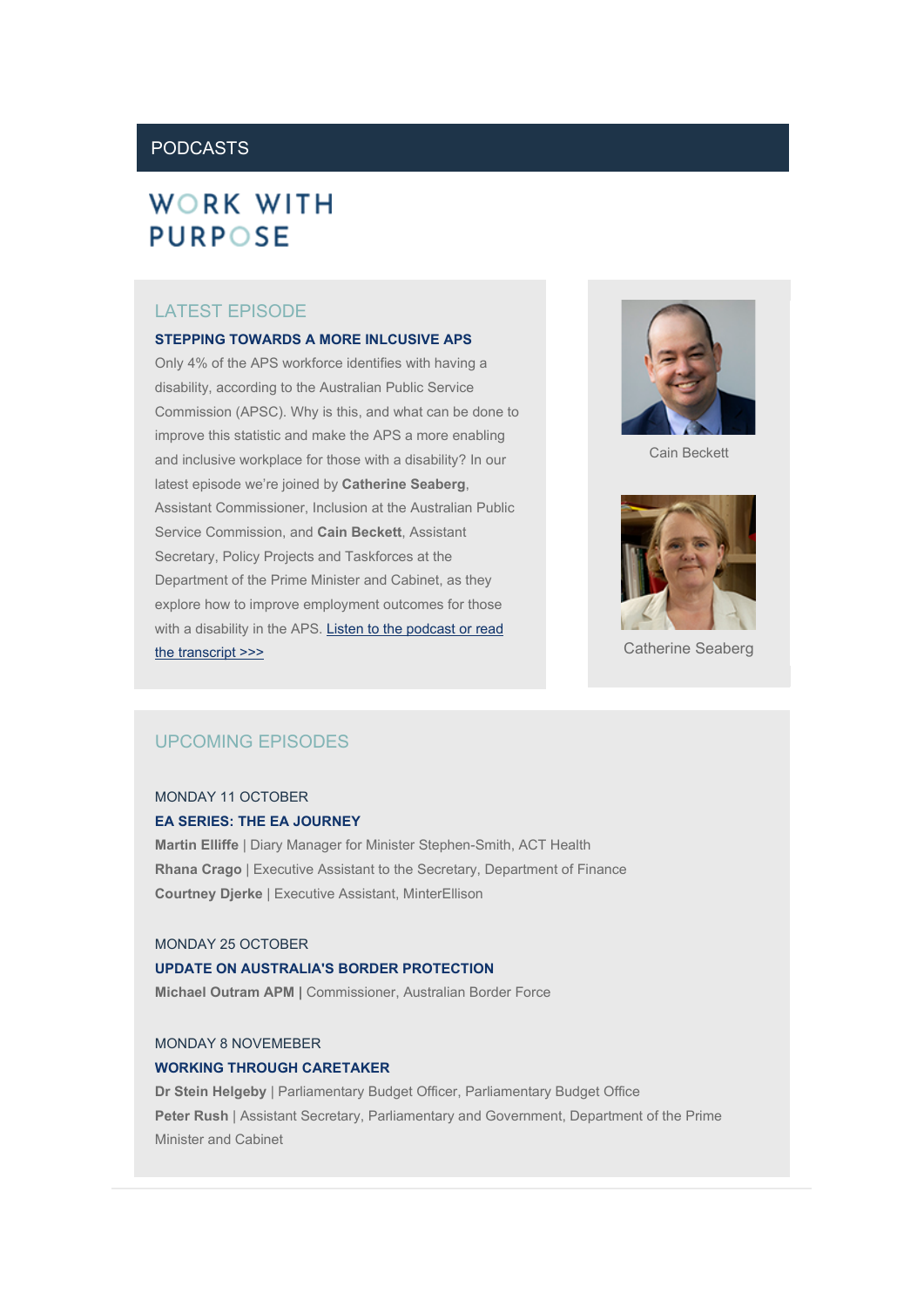**Rina Bruinsma** | First Assistant Commissioner, Australian Public Service Commission **Katrina di Marco** | First Assistant Secretary, Tax Analysis Division, The Treasury





The Integrity Series is a four-part podcast series produced in partnership between IPAA ACT and the Australian Public Service Commission (APSC). It explores the meaning of integrity and the importance of harnessing integrity as an APS craft to build a high performing and trusted public service.

#### **EPISODE TWO | EXTERNAL PERSPECTIVES**

*External Perspectives* offers a lens on integrity from outside the public sector. It explores the meaning of integrity, how the Australian public perceives integrity in the APS and what integrity means across other sectors. It also looks at the relationship between integrity and public trust. Guests include **Dr Simon Longstaff AO FCPA**, Executive Director at the The Ethics Centre, **Commander Jason Kennedy APM**, Commander Professional Standards at the Australian Federal Police, and **Philippa King**, Deputy Chief Executive Officer at the Australian Trade and Investment Commission. They speak with the Series host, **Rina Bruinsma**, First Assistant Commissioner at the APSC. [Listen to the podcast and read the transcript >>>](https://aus01.safelinks.protection.outlook.com/?url=https%3A%2F%2Fipaa.us12.list-manage.com%2Ftrack%2Fclick%3Fu%3Dfb24f2b534c8ee743cb139793%26id%3D950c5ca741%26e%3Df01f53c2f2&data=04%7C01%7Csarah.hope%40act.ipaa.org.au%7Ca6d5e1126e4843f3768b08d988433601%7C988ae5fe7f854c17afb1bc28eeec1d16%7C0%7C0%7C637690645032089513%7CUnknown%7CTWFpbGZsb3d8eyJWIjoiMC4wLjAwMDAiLCJQIjoiV2luMzIiLCJBTiI6Ik1haWwiLCJXVCI6Mn0%3D%7C1000&sdata=jKkU8g1kcRyPXC%2BzE8jPxu0xUTfmvMFmH2%2FdeRW6%2F3Q%3D&reserved=0)

### NEWS AND RESOURCES



#### **NATIONAL SAFE WORK MONTH RESOURCES**

This National Safe Work Month, Comcare is offering webinars, resources, guidance and training to 'Think safe. Work safe. Be safe.' Register for their webinars or download their content to promote and enable healthy and safe work. [More >>>](https://aus01.safelinks.protection.outlook.com/?url=https%3A%2F%2Fipaa.us12.list-manage.com%2Ftrack%2Fclick%3Fu%3Dfb24f2b534c8ee743cb139793%26id%3D9d8ef38a50%26e%3Df01f53c2f2&data=04%7C01%7Csarah.hope%40act.ipaa.org.au%7Ca6d5e1126e4843f3768b08d988433601%7C988ae5fe7f854c17afb1bc28eeec1d16%7C0%7C0%7C637690645032089513%7CUnknown%7CTWFpbGZsb3d8eyJWIjoiMC4wLjAwMDAiLCJQIjoiV2luMzIiLCJBTiI6Ik1haWwiLCJXVCI6Mn0%3D%7C1000&sdata=SOz8ckyF5V4f731B5i%2FWqlmfLzp2dJJVrqkAU%2BdDChw%3D&reserved=0)



#### **THE CULT OF COLLABORATION IN PUBLIC POLICY**

According to Janine O'Flynn from the Australian National University, a 'cult of collaboration' is emerging in Australian public policy circles. Her article looks at what collaboration actually is, reintroduces collaboration as other forms of 'working together' and questions whether we have taken a collaborative turn in public policy. [More >>>](https://aus01.safelinks.protection.outlook.com/?url=https%3A%2F%2Fipaa.us12.list-manage.com%2Ftrack%2Fclick%3Fu%3Dfb24f2b534c8ee743cb139793%26id%3D693eeea0be%26e%3Df01f53c2f2&data=04%7C01%7Csarah.hope%40act.ipaa.org.au%7Ca6d5e1126e4843f3768b08d988433601%7C988ae5fe7f854c17afb1bc28eeec1d16%7C0%7C0%7C637690645032099459%7CUnknown%7CTWFpbGZsb3d8eyJWIjoiMC4wLjAwMDAiLCJQIjoiV2luMzIiLCJBTiI6Ik1haWwiLCJXVCI6Mn0%3D%7C1000&sdata=yYBMw%2FuEPPRmh3iHC8Cj5%2FyYRn%2Fq%2FDe0Mos0ky2mcfg%3D&reserved=0)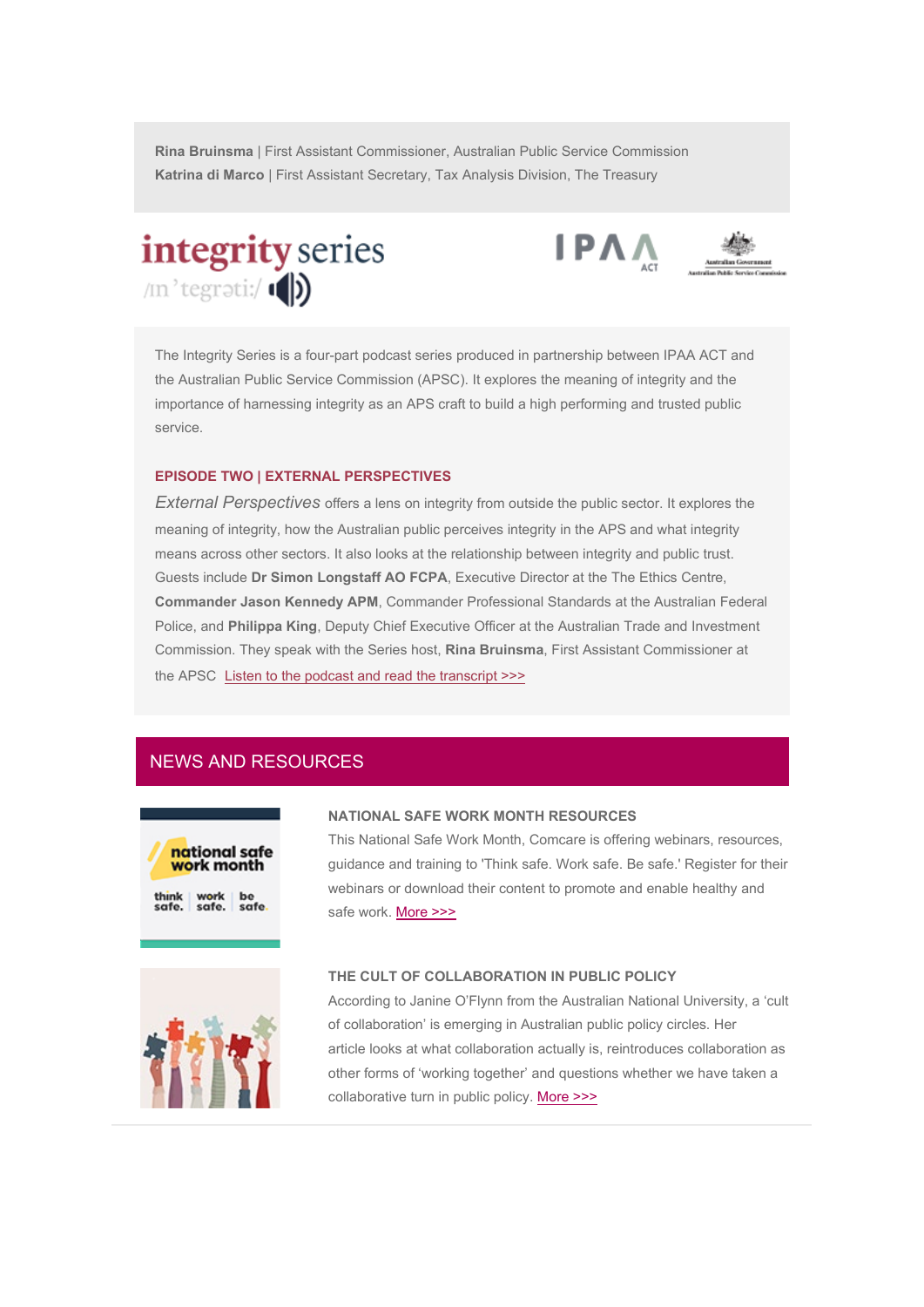



#### **GREATER TRANSPARENCY IN GOVERNMENT**

Australian Information Commissioners and Ombudsmen have released a Statement of Principles jointly developed to support proactive disclosure of government-held information. They encourage all levels of government to commit to being *Open by Design* to prioritise, promote and resource proactive disclosure to build a culture of transparency. [More >>>](https://aus01.safelinks.protection.outlook.com/?url=https%3A%2F%2Fipaa.us12.list-manage.com%2Ftrack%2Fclick%3Fu%3Dfb24f2b534c8ee743cb139793%26id%3Dacc708fa32%26e%3Df01f53c2f2&data=04%7C01%7Csarah.hope%40act.ipaa.org.au%7Ca6d5e1126e4843f3768b08d988433601%7C988ae5fe7f854c17afb1bc28eeec1d16%7C0%7C0%7C637690645032099459%7CUnknown%7CTWFpbGZsb3d8eyJWIjoiMC4wLjAwMDAiLCJQIjoiV2luMzIiLCJBTiI6Ik1haWwiLCJXVCI6Mn0%3D%7C1000&sdata=ICnLvAkqIGaxqUUihWsoG1%2Fwsb86SMBdheTMgWMLxcQ%3D&reserved=0)

#### **ACT NATIONAL CLOSING THE GAP IMPLEMENTATION PLAN**

The ACT Government has committed to ambitious targets in its first Implementation Plan under the National Agreement on Closing the Gap. The Plan aims to to deliver positive life outcomes for First Nations peoples living in the ACT, including a commitment to reducing experiences of racism and discrimination for First Nations peoples working in the ACT Public Service or engaging with their services. [More >>>](https://aus01.safelinks.protection.outlook.com/?url=https%3A%2F%2Fipaa.us12.list-manage.com%2Ftrack%2Fclick%3Fu%3Dfb24f2b534c8ee743cb139793%26id%3D8c3904e8ee%26e%3Df01f53c2f2&data=04%7C01%7Csarah.hope%40act.ipaa.org.au%7Ca6d5e1126e4843f3768b08d988433601%7C988ae5fe7f854c17afb1bc28eeec1d16%7C0%7C0%7C637690645032109417%7CUnknown%7CTWFpbGZsb3d8eyJWIjoiMC4wLjAwMDAiLCJQIjoiV2luMzIiLCJBTiI6Ik1haWwiLCJXVCI6Mn0%3D%7C1000&sdata=Tf%2BudOtF7bcFFm2OyPiTPBFx1MWWvuF%2B1E65oL5U4KI%3D&reserved=0)

# IN CASE YOU MISSED IT

# **WORK WITH PURPOSE PODCAST | SUPPORTING MENTAL HEALTH IN A CRISIS 15 MARCH 2021**

This Mental Health Month we revisit an episode with Andrew Colvin APM OAM, former National Coordinator of the National Bushfire Recovery Agency, and Christine Morgan, Chief Executive Officer of the National Mental Health Commission and the National Suicide Prevention Adviser to the Prime Minister.

2020 will be forever remembered as the year of the COVID-19 pandemic, but in Australia the ferocious bushfires that were the burning at the beginning of the year will never be forgotten. Our guests discuss what the bushfires and COVID-19 has taught us about mental heath and how the COVID-19 pandemic impacted the National Bushfire Recovery Agency. They also give advice on what we can all do to improve the stigma around mental health.

Listen to the podcast and read the transcript [here,](https://aus01.safelinks.protection.outlook.com/?url=https%3A%2F%2Fipaa.us12.list-manage.com%2Ftrack%2Fclick%3Fu%3Dfb24f2b534c8ee743cb139793%26id%3D400bc9b6c5%26e%3Df01f53c2f2&data=04%7C01%7Csarah.hope%40act.ipaa.org.au%7Ca6d5e1126e4843f3768b08d988433601%7C988ae5fe7f854c17afb1bc28eeec1d16%7C0%7C0%7C637690645032109417%7CUnknown%7CTWFpbGZsb3d8eyJWIjoiMC4wLjAwMDAiLCJQIjoiV2luMzIiLCJBTiI6Ik1haWwiLCJXVCI6Mn0%3D%7C1000&sdata=98ErIVa0vImxZe4Ct31Vh7FK2p%2FbLqllkMCXv%2BjOpEM%3D&reserved=0) and access other Work with Purpose episodes on our [website.](https://aus01.safelinks.protection.outlook.com/?url=https%3A%2F%2Fipaa.us12.list-manage.com%2Ftrack%2Fclick%3Fu%3Dfb24f2b534c8ee743cb139793%26id%3De34f676eff%26e%3Df01f53c2f2&data=04%7C01%7Csarah.hope%40act.ipaa.org.au%7Ca6d5e1126e4843f3768b08d988433601%7C988ae5fe7f854c17afb1bc28eeec1d16%7C0%7C0%7C637690645032119372%7CUnknown%7CTWFpbGZsb3d8eyJWIjoiMC4wLjAwMDAiLCJQIjoiV2luMzIiLCJBTiI6Ik1haWwiLCJXVCI6Mn0%3D%7C1000&sdata=vEKXmvj4MJm04IDhtsCvwXzXiqrCRMSxMKF60%2FJipfs%3D&reserved=0)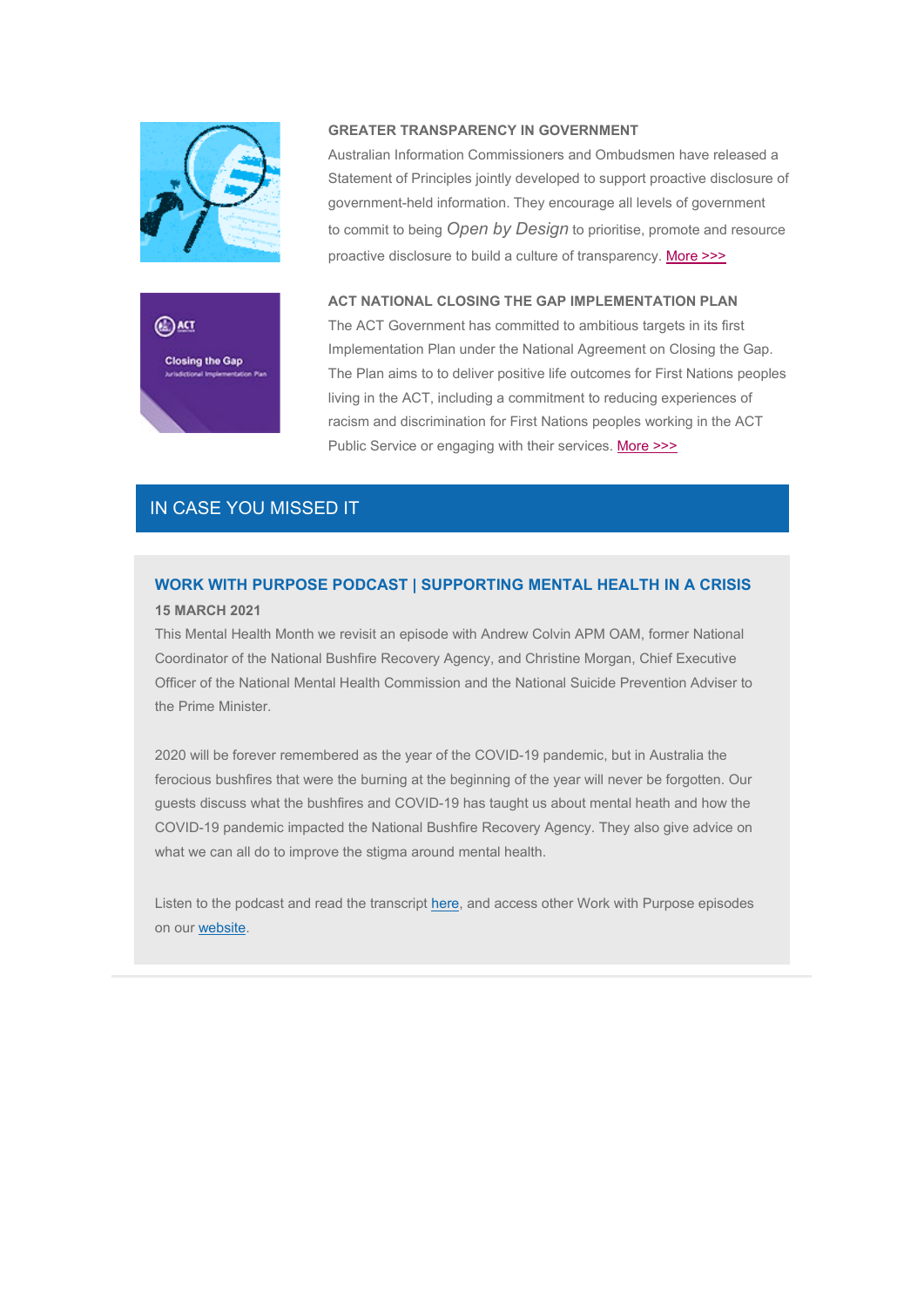

WE WANT YOUR FEEDBACK.

If there are events, content, speakers and themes you would like on our program, please [reach out](mailto:admin@act.ipaa.org.au) and let us know!

# OUR PARTNERS



We acknowledge the traditional owners and custodians of country throughout Australia, and their continuing connection to land, sea and community. We pay our respects to their Elders past, present and emerging.



© 2021 Institute of Public Administration Australia (IPAA) ACT, All rights reserved. You are receiving this email as an IPAA ACT member or contact who has attended previous events or expressed interest in our program.

**Our mailing address is:**